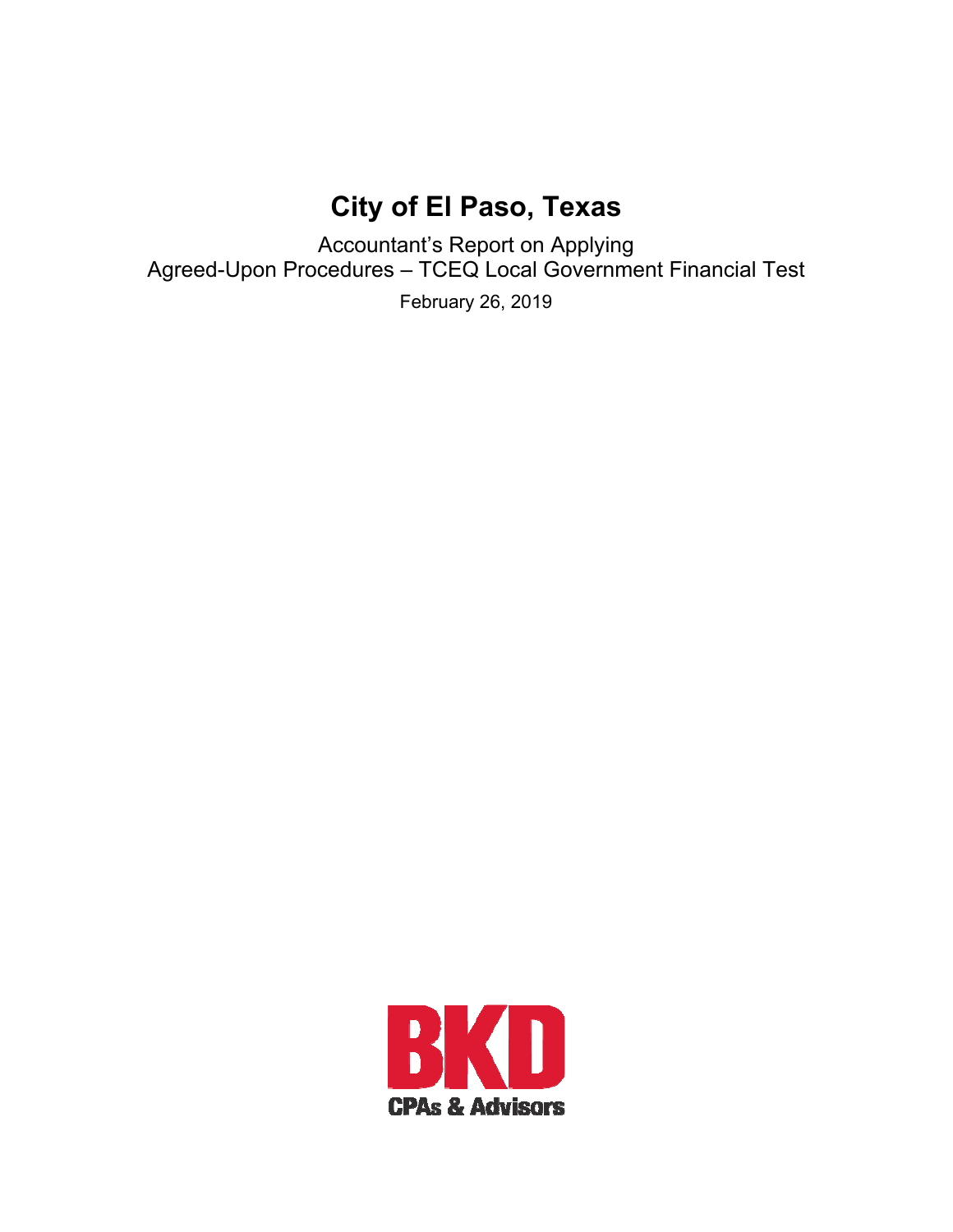## **City of El Paso, Texas February 26, 2019**

#### **Contents**

| <b>Independent Accountant's Report on Applying</b> |  |
|----------------------------------------------------|--|
|                                                    |  |
|                                                    |  |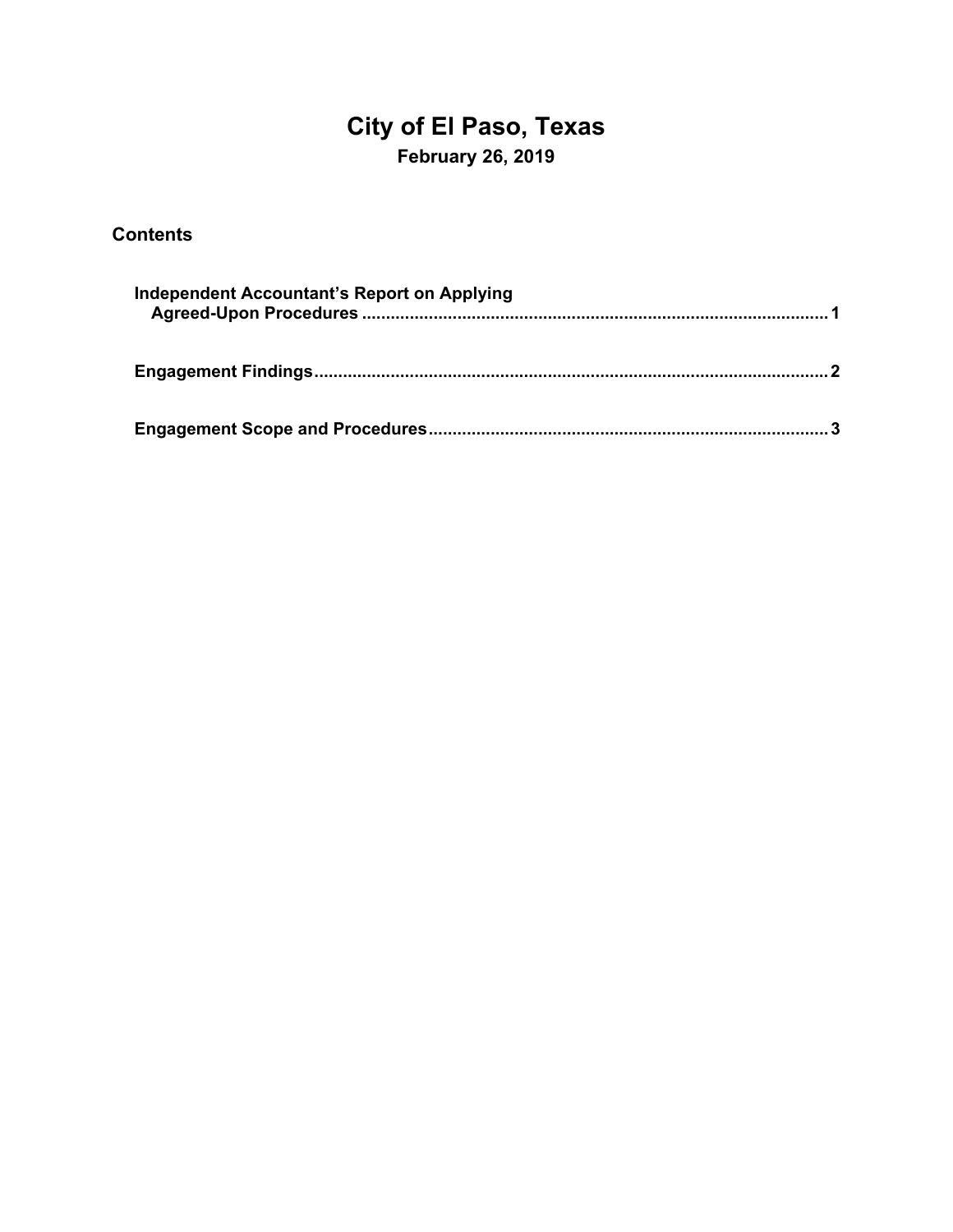



#### **Independent Accountant's Report on Applying Agreed-Upon Procedures**

The Honorable Mayor, City Council and City Manager City of El Paso, Texas El Paso, Texas

We have performed the procedures enumerated in the attachment to this report, which were agreed to by the management of the City of El Paso, Texas (City), solely to assist you with respect to evaluating management's assertion about the City's compliance with the financial assurances of the Local Government Financial Test as required by Texas Administrative Code Title 30, Part 1, Chapter 37, Rule 37.271 as of and for the year ended August 31, 2018. The management of the City is responsible for its compliance with these regulations. The sufficiency of these procedures is solely the responsibility of the City. Consequently, we make no representation regarding the sufficiency of the procedures described in the attachment to this report for the purpose for which this report has been requested or for any other purpose.

The findings obtained, if any, are described in the attachment to this report.

This agreed-upon procedures engagement was conducted in accordance with attestation standards established by the American Institute of Certified Public Accountants. We were not engaged to and did not conduct an examination or a review, the objective of which would be the expression of an opinion or conclusion, respectively, on the City's compliance with the financial assurances. Accordingly, we do not express such an opinion or conclusion. Had we performed additional procedures, other matters might have come to our attention that would have been reported to you.

This report is intended solely for the information and use of the City and its management, and is not intended to be and should not be used by anyone other than these specified parties.

**BKD,LLP** 

February 26, 2019 Dallas, Texas

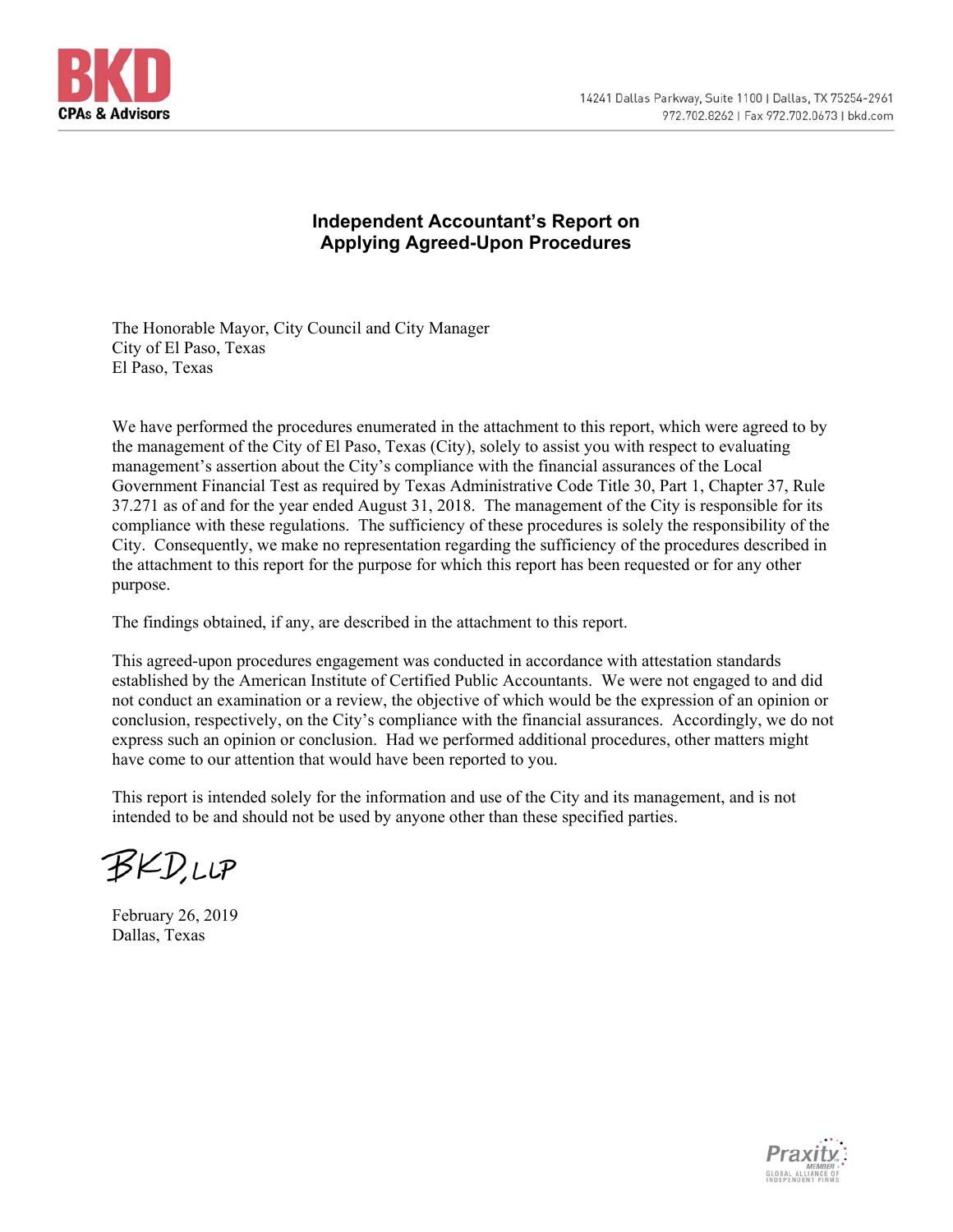### **City of El Paso, Texas Engagement Findings February 26, 2019**

Presented in this section are all of our findings from performing the procedures described in the *Engagement Scope and Procedures* section of this report. No exceptions resulted from performance of the procedures.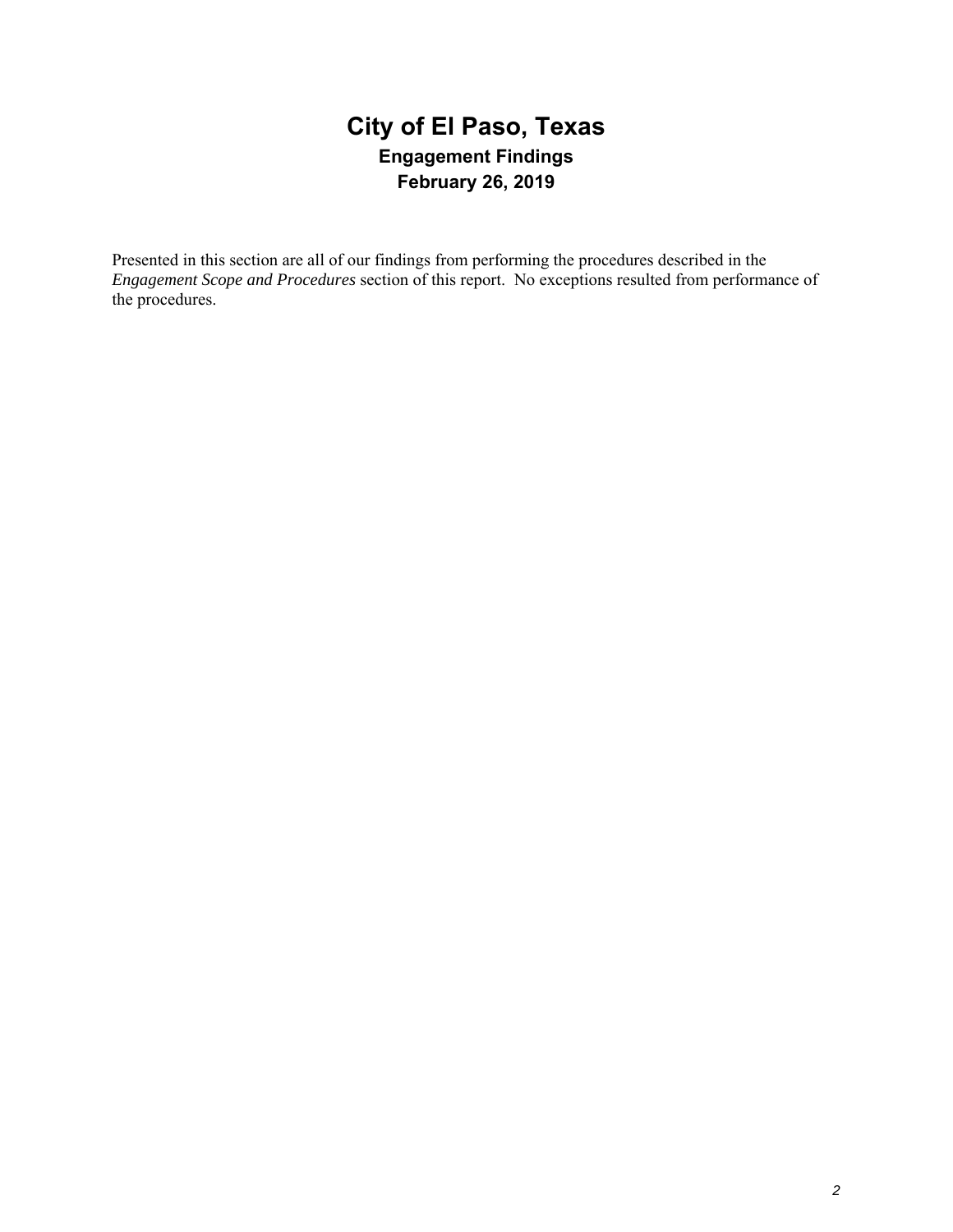### **City of El Paso, Texas Engagement Scope and Procedures February 26, 2019**

- 1. We recalculated the ratio of cash plus marketable securities to total expenditures and verified that the ratio is greater than or equal to 0.05. We also compared the amounts that comprise the numerator and denominator to the related amounts in the Comprehensive Annual Financial Report (CAFR) of the City as of and for the year ended August 31, 2018.
- 2. We recalculated the ratio of annual debt service to total expenditures and verified that the ratio is less than or equal to 0.20. We also compared the amounts that comprise the numerator and denominator to the related amounts in the CAFR of the City as of and for the year ended August 31, 2018.
- 3. We obtained a copy of the City's *Independent Auditor's Report* included in the CAFR to determine whether the financial statements as of and for the years ended August 31, 2018 and 2017, were prepared in accordance with accounting principles generally accepted in the United States of America and that an unmodified opinion was issued.
- 4. We recalculated the computation of excess revenues over expenditures for the years ending August 31, 2018 and 2017, and verified that the City has not operated at a deficit equal to 5.0% or more of the total annual revenue for each of those periods. In addition, we clerically tested the amounts that comprise the total annual revenue and expenditures and compared them to the related amounts in the CAFR of the City for the years ended August 31, 2018 and 2017.